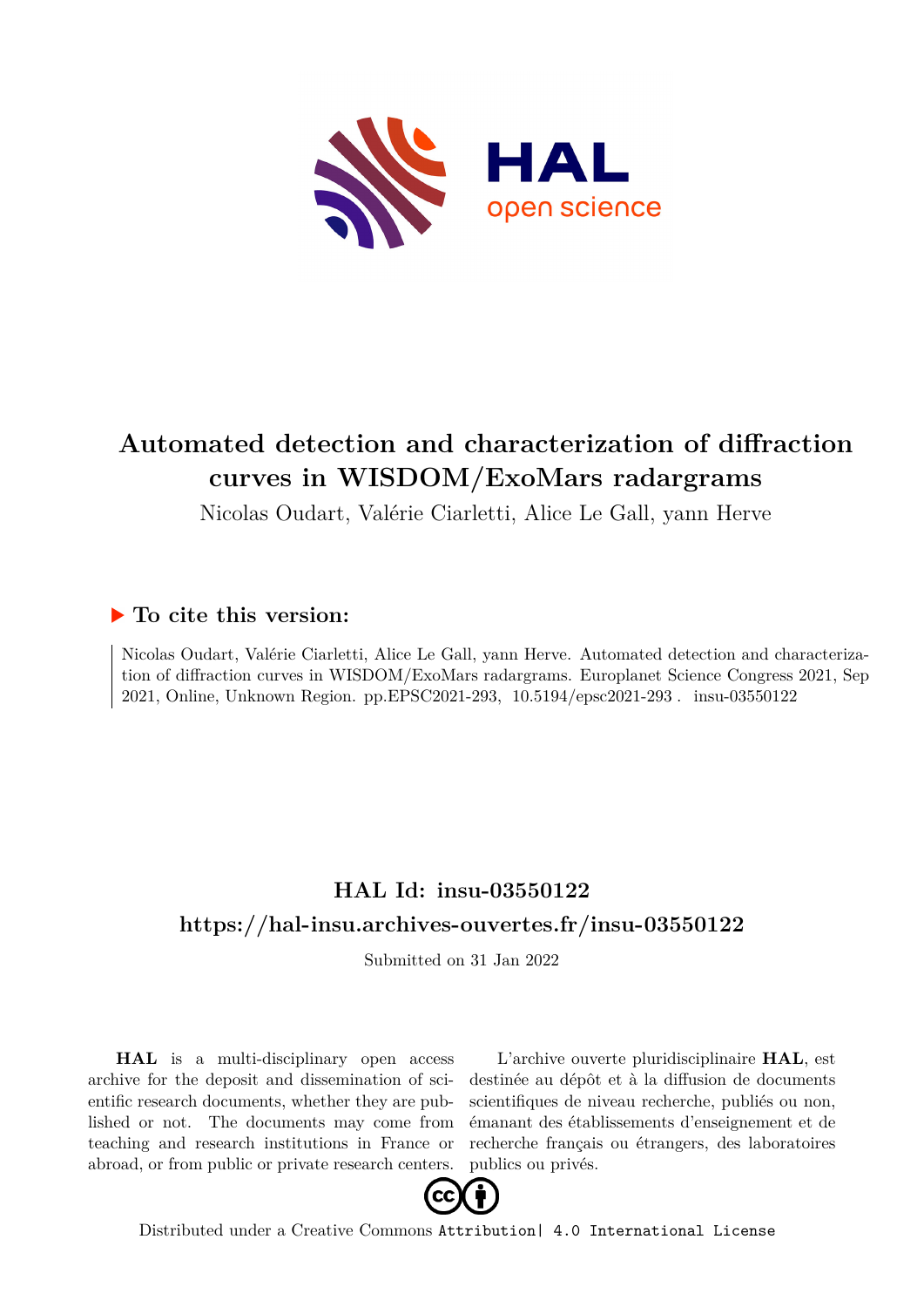

EPSC Abstracts Vol. 15, EPSC2021-293, 2021, updated on 31 Jan 2022 https://doi.org/10.5194/epsc2021-293 Europlanet Science Congress 2021 © Author(s) 2022. This work is distributed under the Creative Commons Attribution 4.0 License.



### **Automated detection and characterization of diffraction curves in WISDOM/ExoMars radargrams**

**Nicolas Oudart**<sup>1</sup>, Valérie Ciarletti<sup>1</sup>, Alice Le Gall<sup>1,2</sup>, and Yann Hervé<sup>1</sup>

<sup>1</sup>Université de Versailles Saint-Quentin, LATMOS, PLANETO, Guyancourt, France (nicolas.oudart@latmos.ipsl.fr) <sup>2</sup>Institut Universitaire de France, Paris, France

#### **Introduction**

WISDOM (Water Ice Subsurface Deposits Observation on Mars) will be the Ground Penetrating Radar of the Rosalind Franklin rover of the ExoMars 2022 mission. This rover will be the first able to collect samples down to 2 m in the Martian subsurface, and analyse them in search of potential traces of life [1]. Prior to any drilling operations, the WISDOM instrument will provide an insight into the shallow subsurface structure and composition, in order to guide the sample collection and understand its geological context [2].

In order to guide precisely the rover drill, an accurate estimation of the speed of electromagnetic waves in the subsurface is required to convert time delays of echoes from underground interfaces into distances. In the case of subsurface materials to be sounded by WISDOM, this speed is expected to be directly driven by their dielectric constants. Additionally, before drilling, subsurface hazards such as buried boulders must be detected by WISDOM to be avoided.

The automated interpretation chain we developed will be able to detect diffraction curves corresponding to potential subsurface hazards in WISDOM radargrams, and characterize the shape of these diffraction curves to estimate the dielectric constant of the subsurface, and therefore the depths of the hazards.

For most GPR radargrams operating on Earth, the antennas being directly coupled to the surface, the diffraction curves from point scatters are mathematically perfect hyperbolas (see Figure 1). In the case of WISDOM, the engineering constraints of the ExoMars mission imposed a distance of 38 cm between the bottom of the antennas and the Martian surface. In this air-coupled situation, with the refraction of electromagnetic waves at the surface, the diffraction curves are no longer perfect hyperbolas [3], and another model is required (see Figure 2).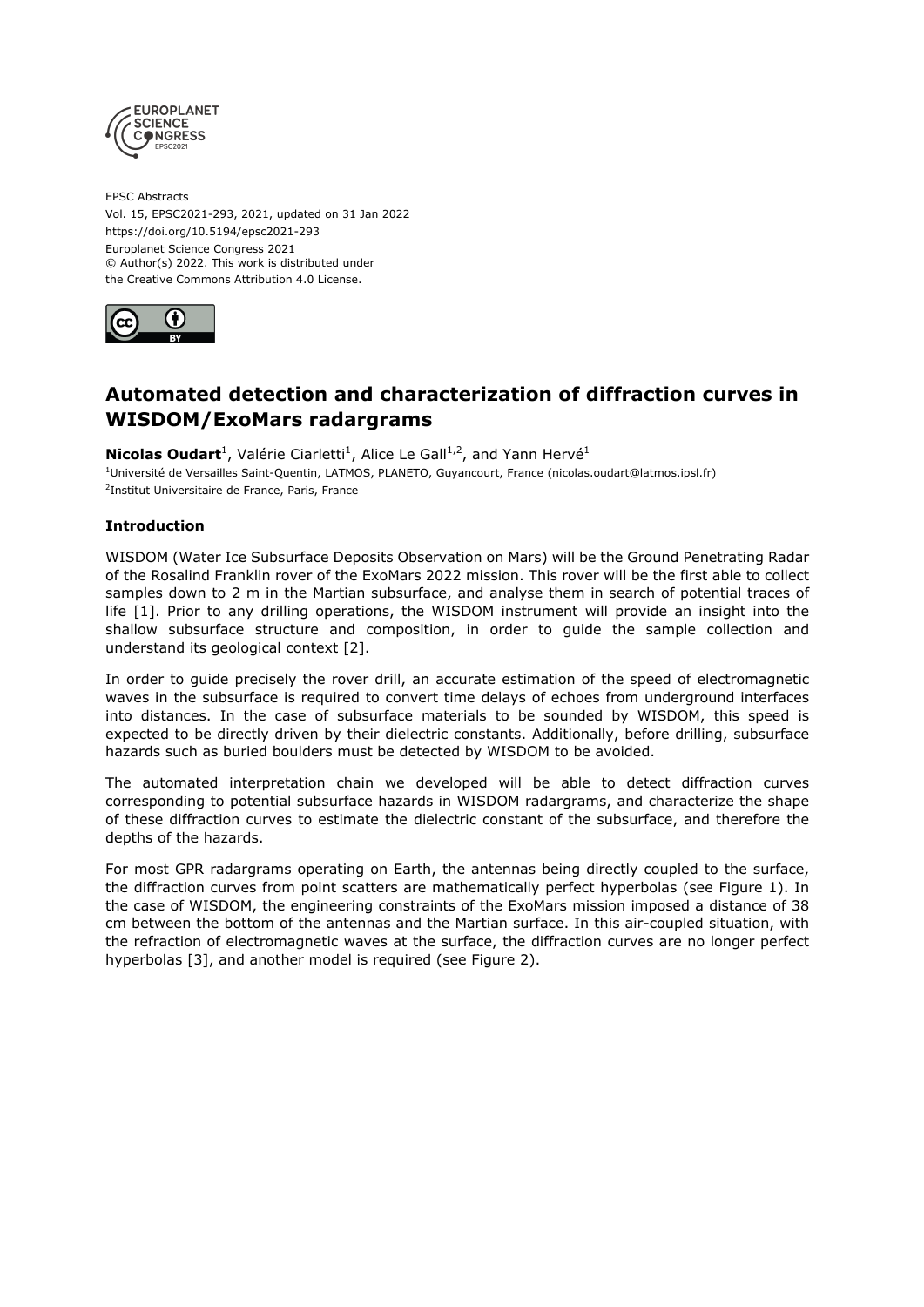

# Figure 1. Models for the diffraction curves in the ground-coupled set-up

As a consequence, we adapted the Hough transform that was already implemented to detect hyperbolas in GPR radargrams in ground-coupled situations [4], for the detection of diffraction curves in WISDOM radargrams. Promising preliminary results have been obtained on numerically simulated radargrams, and applications to experimental radargrams is ongoing.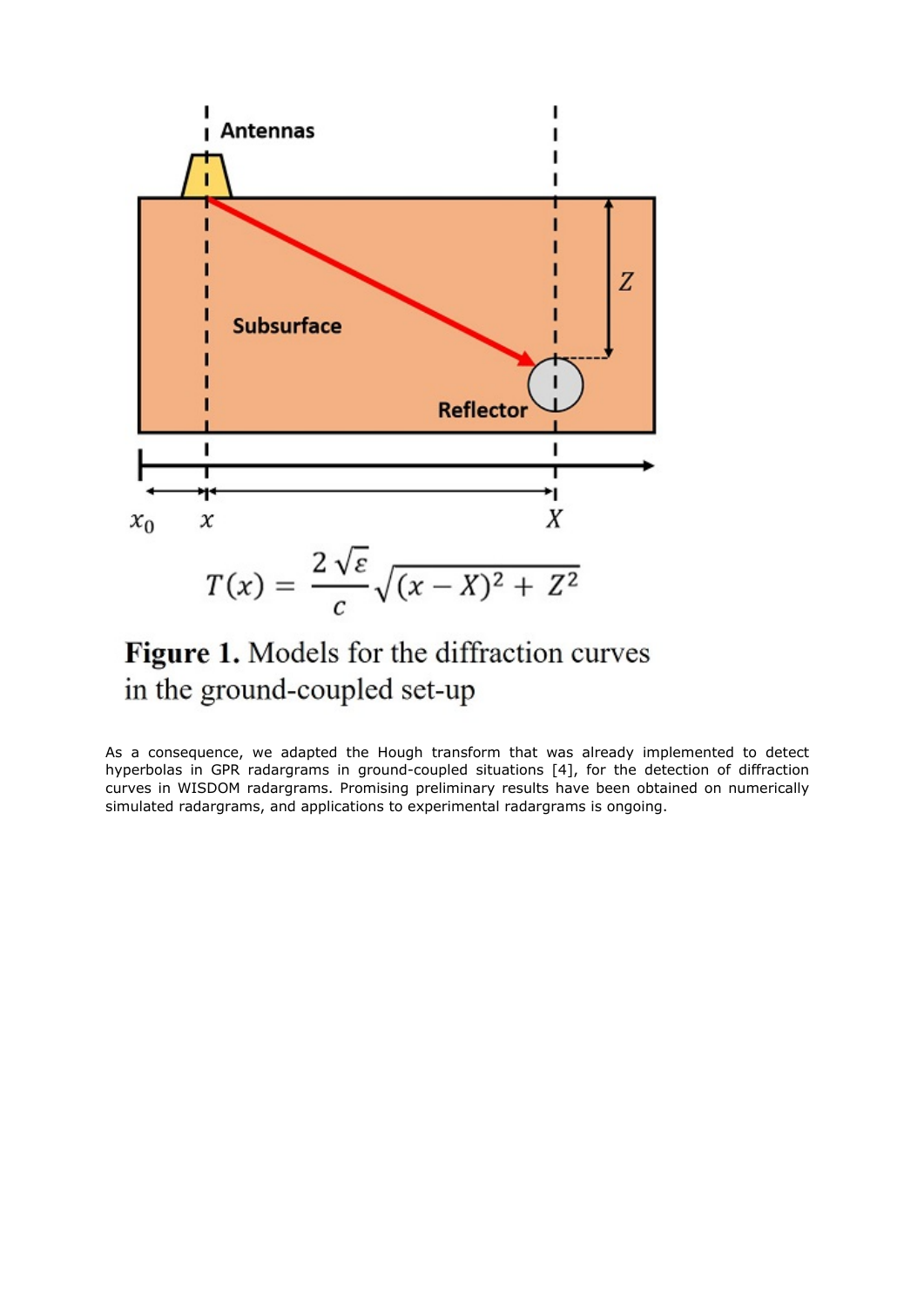

$$
T(x) = \frac{2}{c} \sqrt{(x_{ref} - x)^2 + H^2} + \frac{2\sqrt{\varepsilon}}{c} \sqrt{(X - x_{ref})^2 + Z^2}
$$

## Figure 2. Models for the diffraction curves in the air-coupled set-up

#### **Method**

The Hough transform is a classic image processing technique, originally invented to detect lines in an image, and later adapted to the detection of any shape with an analytic definition, such as hyperbolas. The idea behind the detection of hyperbolas is the following one: any hyperbola can be defined by a unique triplet of parameters, or by any triplet of points in the hyperbola. For a hyperbola in ground-coupled GPR radargram, the 3 parameters are the horizontal position of the antennas X, the time delay at the apex of the hyperbolas T, and the dielectric constant of the subsurface  $\square \square$ .

First a detection of echoes is applied to the radargram, to obtain a cloud of points with horizontal and vertical positions corresponding to the horizontal distance and time delays of these echoes. For every triplet of points in the radargram, the parameters  $(X, T, \Box \Box)$  of the hyperbola passing through this triplet is calculated, and a 3D accumulator is incremented  $+1$  at the position corresponding to  $(X, T, \Box \Box)$ . Maxima in the accumulator are expected to correspond to the hyperbolas present in the radargram.

To adapt the technique to WISDOM radargrams, where diffraction curves are not perfect hyperbolas, the presented "air-coupled" model had to be employed to determine a first estimate of parameters  $(X, T, \Box \Box)$  of the diffraction curves corresponding to the different triplets of points. The equation presented in Figure 2 being far more complicated to analytically inverse than the equation of a hyperbola, an optimization technique (the Nelder-Mead algorithm [5]) is used.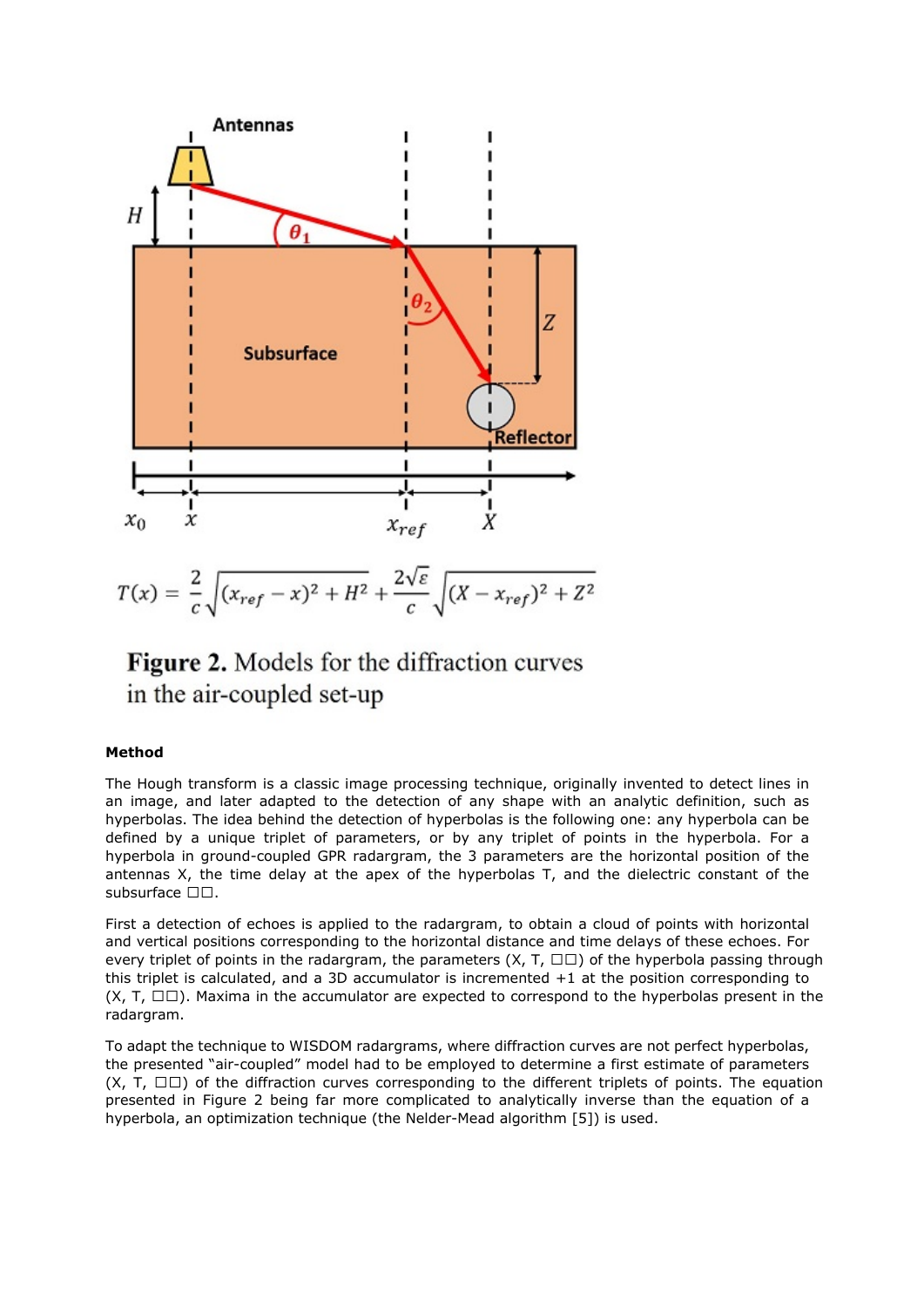#### **Preliminary results**

In order to validate the technique before its application to experimental WISDOM radargrams, different numerical simulations (with a Finite Difference in Time Domain code) have been performed on subsurface models with a selected homogeneous dielectric constant, and buried targets. The geometry of the antennas, and the equivalent time-domain signal emitted by the radar have been modelled for these simulations to be as representative as possible of the WISDOM radargrams.



As an example, we show here a simulation generated for 5 underground targets in a subsurface of dielectric constant 4 (see Figure 3). In addition to the echoes detected in the simulated radargram, 500 parasitic points with random positions have been added to the cloud of points to which we applied the Hough transform (see Figure 4). The idea is to see if the implemented tool is able to detect diffraction curves among other echoes.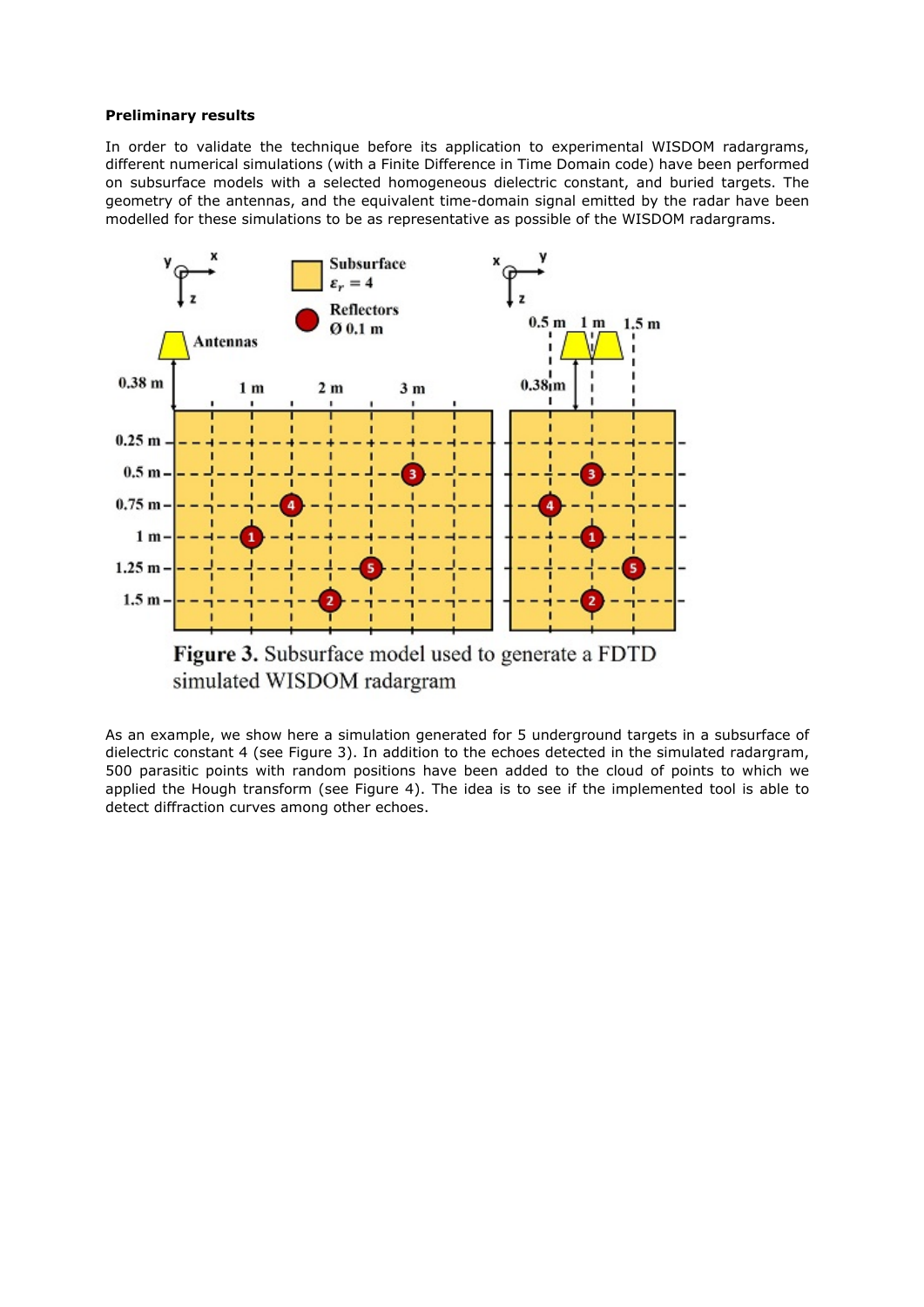

Figure 4. Simulated WISDOM radargram and echoes detected in this radargram

With the classic Hough transform (using the model presented in Figure 1), the estimated dielectric constants were 1.3, 1.8, 2.2, 1.9 and 2.3, leading to estimated depths of 0.88, 1.23, 1.47, 1.78, and 2 m, to be compared to the expected 0.50, 0.90, 1, 1.35, and 1.5 m. An over-estimation of the depth of a subsurface hazard could obviously be dangerous for the rover drill during the ExoMars 2022 mission.

After the application of the corrected Hough transform we implemented, the estimated dielectric constants are 4, 3.8, 3.8, 3.7 and 3.8 (much closer to the expected 4), and the estimated depths are now 0.50, 0.85, 1.04, 1.37 and 1.56 m (see Figure 5). The estimation is now accurate with error levels of only a few cm. This result validates the ability of the implemented technique to automatically detect diffraction curves in WISDOM radargrams, accurately estimate the dielectric constant of the associated subsurface material, and eventually estimate the depth of the associated reflector on Mars.